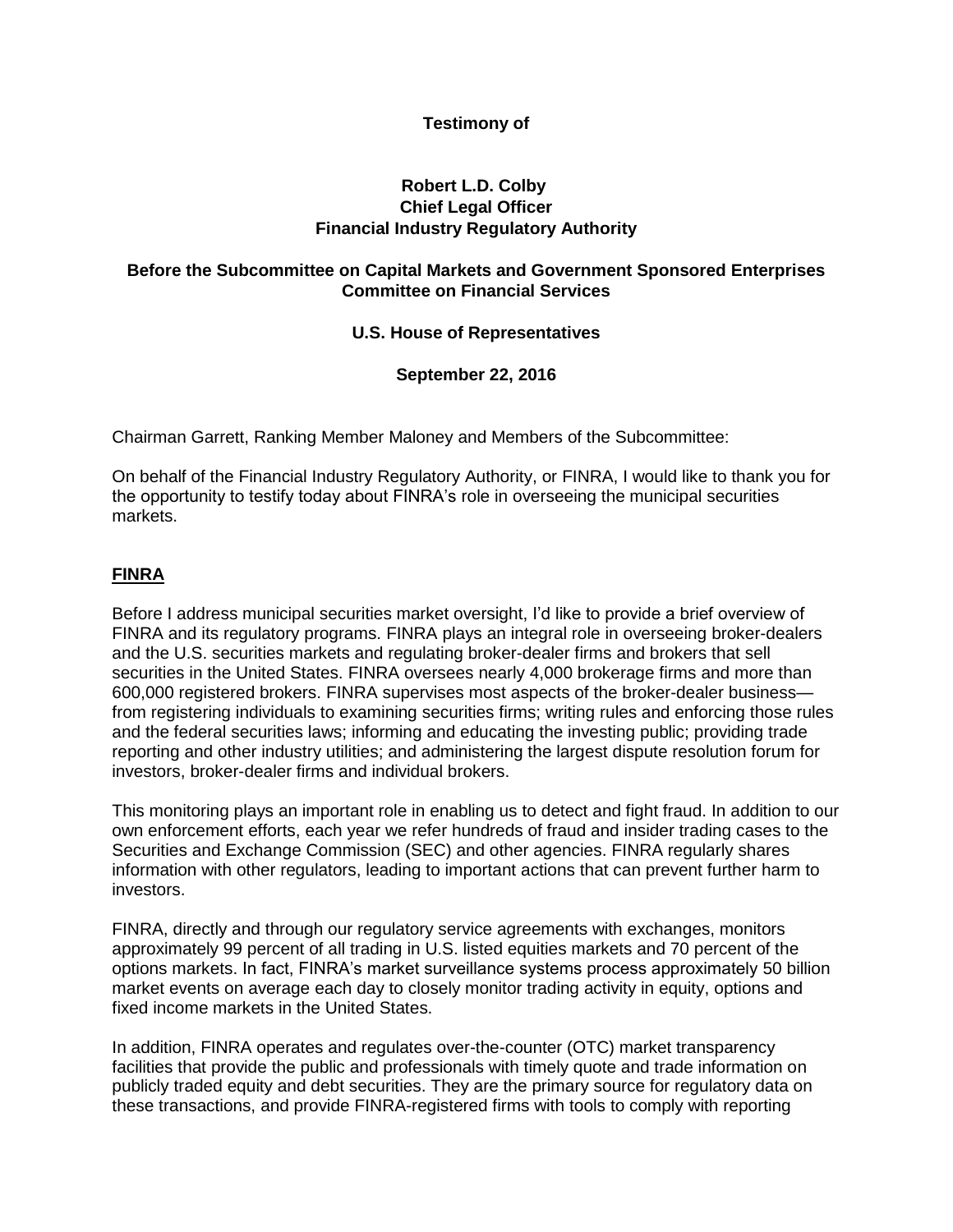obligations in secondary-market activity in fixed income and equity securities. In this role, we are continually evaluating and identifying areas where enhanced transparency can benefit investors and the markets.

Finally, FINRA believes that an essential component to investor protection is investor education. More than 10 years ago, FINRA established the FINRA Investor Education Foundation to support innovative research and educational projects aimed at improving the financial capability of all Americans. Together with the Foundation, FINRA is committed to providing investors with information and tools they need to better understand the markets and basic principles of investing—and to help them protect themselves from financial fraud. As part of this effort, FINRA offers dozens of free online resources about investing and avoiding fraud, including online calculators and investor alerts. FINRA's BrokerCheck® allows investors to research the professional backgrounds of current and former FINRA-registered brokerage firms and brokers.

# **Regulatory Oversight Framework for the Municipal Securities Markets**

In the municipal securities market, pursuant to Sections 15A and 15B of the Securities Exchange Act of 1934 (Exchange Act), FINRA plays an instrumental role in examining for and enforcing compliance with the federal securities laws, SEC rules and regulations and the Municipal Securities Rulemaking Board (MSRB) rules by FINRA-regulated broker-dealers engaging in municipal securities transactions. In addition, since 2013, as a result of amendments to the Exchange Act by the Dodd-Frank Wall Street Reform and Consumer Protection Act of 2010 (Dodd-Frank Act) to require municipal advisors to register with the SEC and expand the MSRB's regulatory authority to municipal advisors, FINRA examines regulated firms' activities as registered municipal advisors and enforces compliance by such firms with the federal securities laws, SEC rules and regulations, and MSRB rules applicable to municipal advisors. Currently, there are approximately 1,440 municipal broker-dealers and municipal advisors that are FINRA members. In contrast, currently fewer than 30 municipal bank brokerdealers are overseen by the Federal Reserve, Office of the Comptroller of the Currency or the FDIC. A small number of these bank dealers are also municipal advisors.

The municipal securities market is overseen via a well-developed, collaborative relationship among: (1) the MSRB with its responsibility for adopting rules relating to the municipal securities market; (2) FINRA as the examination, surveillance and enforcement authority for its regulated firms; and (3) the SEC with its responsibilities for overseeing and approving the rules of FINRA and the MSRB. Effective coordination among these regulatory bodies is achieved through both leveraging of resources and collaborating on many financial, operational and business conduct topics, as well as with respect to implementing risk-based regulatory programs.

A memorandum of understanding (MoU) between FINRA and the MSRB sets out the terms of the relationship in a number of areas, including information and data sharing; referrals of potential rule violations from the MSRB to FINRA; types and frequency of meetings; confidentiality; fine sharing; MSRB assistance with rule interpretation and enforcement; and FINRA support of MSRB professional qualifications testing.

# **FINRA's Municipal Securities Coordination**

FINRA coordinates closely with the SEC and MSRB in the oversight of municipal securities professionals. To this end, FINRA dedicates specialized staff that act as a central point of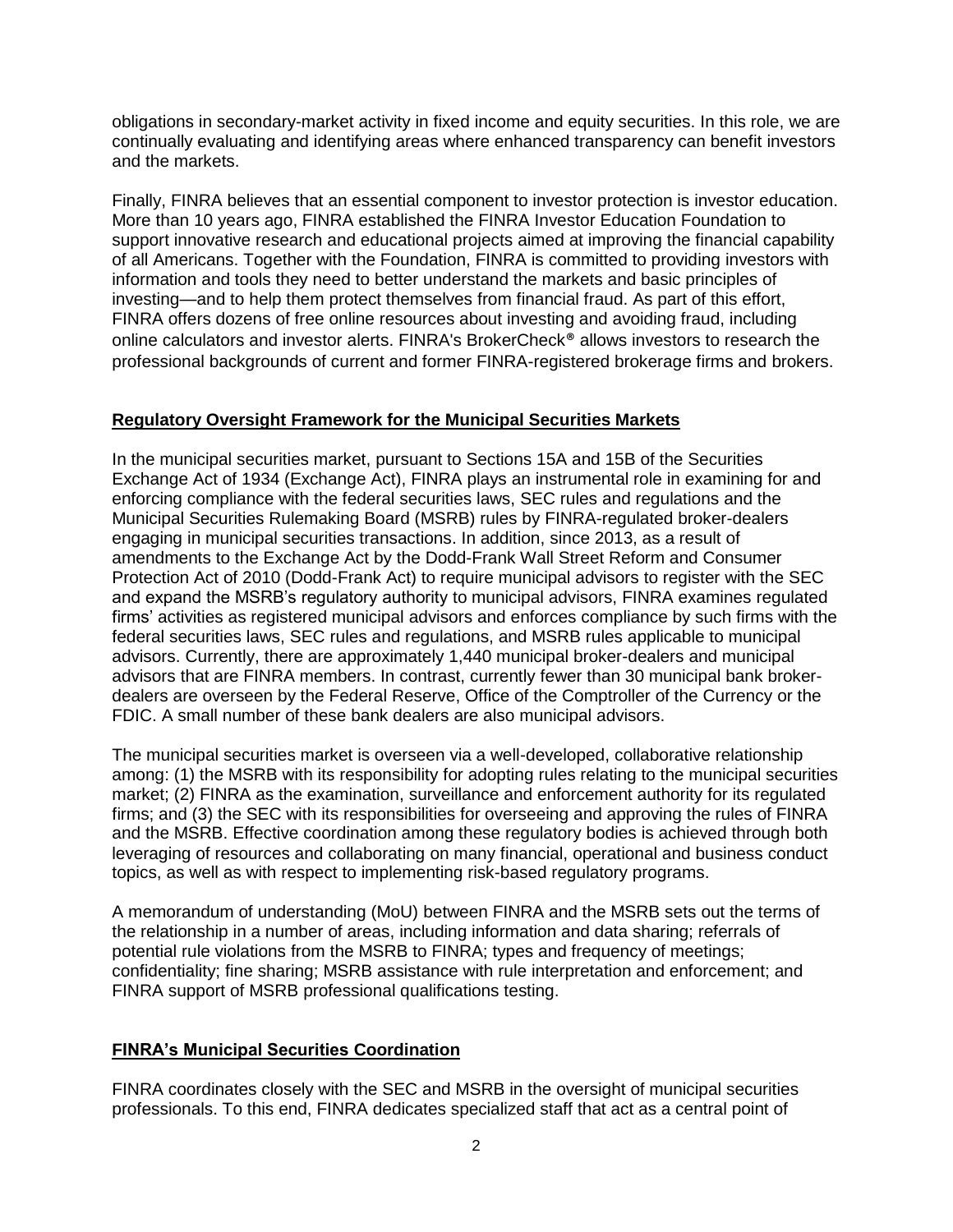contact with the SEC and the MSRB regarding the regulation of municipal securities brokerdealers and municipal advisors that are FINRA-regulated firms.

As part of this coordination, FINRA requests interpretive guidance from the MSRB regarding its rules and provides information to the MSRB about FINRA's municipal securities market examinations and enforcement actions. This sharing of information with the MSRB enables the MSRB to provide assistance to FINRA with its examination and enforcement actions and to evaluate the ongoing effectiveness of the MSRB's rules. FINRA also participates in formal, periodic meetings with the MSRB and SEC, including bi-monthly meetings with the MSRB and semi-annual meetings with the SEC and MSRB as required by the Exchange Act. In addition, we also participate in informal, monthly meetings with the SEC and MSRB to discuss timely issues arising from current municipal broker-dealer and municipal advisor examinations.

#### **Examinations and Surveillance**

Within the last five years, amendments to MSRB Rule G-16 have allowed FINRA to shift from mandatory two-year cycle examinations of municipal broker-dealers to a risk-based approach that better ensures the allocation of resources to the protection of investors and market integrity. While the smallest municipal broker-dealers may now be examined once every four years, FINRA visits the largest, most complex municipal broker-dealers annually. That's because a firm's business and risk profile—meaning transaction volume, product type, business model, customer profile and other risk factors—determine how frequently we examine firms and on what we focus during those examinations.

FINRA and the MSRB collaborate on municipal securities regulatory priorities each year leveraging, among other things, regulatory intelligence gathered from current year examinations, new rules, rule interpretations and emerging issues. FINRA then performs a quantitative and qualitative risk assessment of each municipal broker-dealer and municipal advisor. The assessments include analyzing relevant data about each firm—much of which is obtained from the MSRB under our MoU—such as transaction data, underwriting filings, revenue, news and disciplinary history to determine each firm's examination frequency and inspection scope.

FINRA conducts, on average, about 500 municipal broker-dealer and 60 municipal advisor onsite examinations per year. In recognition of the unique characteristics of the municipal market, FINRA operates specialized municipal examination teams assigned to examinations of the largest, most complex and highest risk municipal broker-dealers and municipal advisors. Separately, FINRA also reviews firms' financial and operational conditions for compliance with, among other things, SEC net capital and customer protection regulations. These examinations incorporate municipal securities as well, including reviews of municipal short positions, inventory valuations, haircuts and other financial prudential regulations.

In addition to periodic examinations, FINRA also conducts ongoing monitoring of regulated firms. We review a variety of information, including monthly balance sheets and income statements, position data and relevant news. We also meet periodically with firms that exhibit a large footprint in the municipal securities space outside of the routine examination cycle.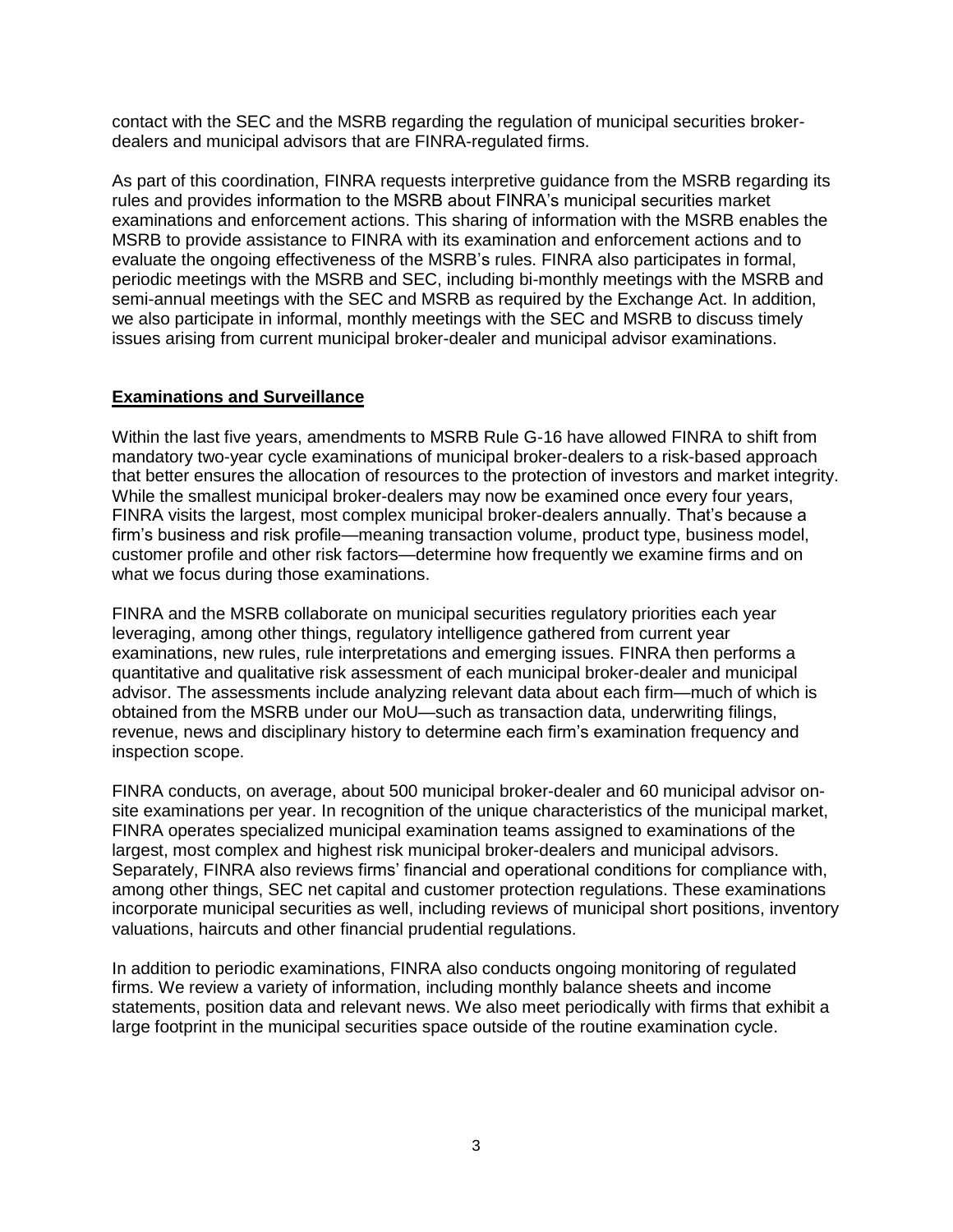### **Market Regulation**

FINRA's fixed income surveillance program for municipal securities, like FINRA's other market regulation programs, uses a risk-based approach, focusing on firms that demonstrate a pattern and practice of non-compliance for customer protection and transaction reporting reviews. FINRA receives municipal security transaction information reported to the MSRB's Real-time Transaction Reporting System (RTRS) and currently conducts surveillance based on 18 distinct patterns for municipal securities.

Once alerted to the existence of a potentially problematic pattern, FINRA applies certain thresholds to identify instances where further investigation is warranted. FINRA's selection thresholds for customer protection and transaction reporting alerts are designed to take into consideration the absolute number of violations, compliance rates, impact to the municipal securities market, and the potential harm to investors, among other factors. FINRA's alert review for potentially manipulative behavior is designed to identify conduct that may impact the integrity of the municipal securities market and bring provable actions that will effectively deter future misconduct.

#### **Disciplinary Actions**

In response to violations of MSRB rules, FINRA takes both formal and informal actions to enforce these rules. For formal matters, FINRA has action and settlement options such as Minor Rule Violation letters; Acceptance, Waiver and Consents; Formal Complaints; and suspensions, bars and monetary sanctions. FINRA can also caution firms in writing for less significant violations.

FINRA has successfully prosecuted a number of important municipal securities cases—with invaluable assistance from the MSRB. The MSRB has given FINRA access to data and information that better positions us to address a wide range of novel, problematic conduct. As an example, the MSRB's support enabled us to quickly link two firms—Cantone Research Inc. and Lawson Financial—through their shared association with Christopher Brogdon, an individual who had been barred from the securities industry decades earlier. Through our ability to connect MSRB and FINRA information, we were able to bring fraud charges against both firms and their owners for failing to disclose to investors material information known to them about bond issues they underwrote, including the likelihood that the obligors would be unable to repay the debt. We also made referrals to other authorities regarding conduct beyond FINRA's jurisdiction. It is unlikely that FINRA would have been able to so quickly connect these firms and discover the extent of their misconduct without such a collaborative relationship with the MSRB.

### **Regulatory Policy Coordination**

FINRA works closely with the SEC and MSRB to develop regulation for the fixed income markets that is consistent yet calibrated to reflect the unique regulatory needs of each marketplace. In particular, FINRA's work with the SEC and MSRB has focused on initiatives designed to enhance transparency and promote better execution quality in the fixed income markets. These initiatives are tied together by a common thread—strengthening investor protection with a data-driven approach that accounts for recent, current and anticipated developments in fixed income market structure. FINRA's work with the MSRB in these areas has also been informed by SEC efforts in recent years. Transparency and execution quality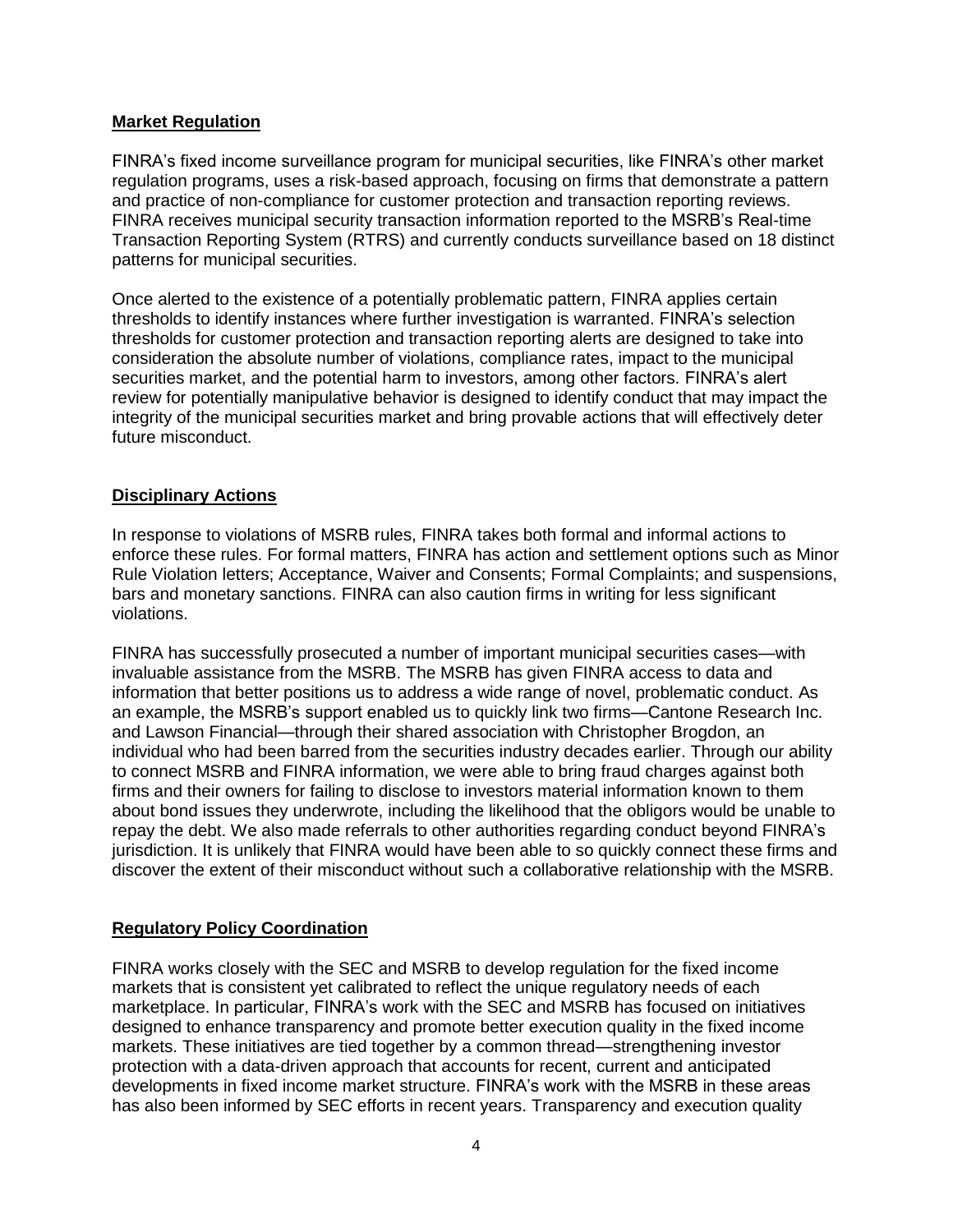were key subjects in the SEC's 2012 Report on the Municipal Securities Market, and they were again highlighted in recommendations made by Chair White in her 2014 speech on the fixed income markets more broadly.

One of these initiatives involves proposals that FINRA and the MSRB recently filed with the SEC to require that additional pricing information be provided to customers on their trade confirmations in corporate and agency debt and municipal securities. As FINRA and the MSRB state in the respective proposals, putting additional pricing information in the hands of customers will better enable them to evaluate the cost and quality of the services firms provide and encourage communications between firms and their customers about their fixed income transactions. As part of our coordination efforts, FINRA and the MSRB also jointly conducted investor testing to evaluate the potential benefits of the proposed disclosure. FINRA looks forward to evaluating the comments it receives on the proposal and continuing its coordination with the MSRB on any interpretive issues raised in connection with the proposals.

Similarly, in recognition of the significant changes that have occurred in the fixed income market, FINRA consulted with the MSRB as each organization published guidance on firms' best execution obligations relating to transactions in fixed income securities. FINRA's guidance for non-municipal debt securities, among other things, reiterated firms' overall best execution obligations and emphasized the importance of evaluating the accessibility of electronic systems and how such systems can provide benefits to firms' customer order flow to ensure customers receive the best prices reasonably available.

# **Educational Efforts**

### **Joint Regulatory Training**

FINRA operates several educational programs to further train regulatory staff working on municipal securities matters, including hosting municipal securities training events, co-hosting joint training seminars with the MSRB and SEC for FINRA and SEC examiners, and developing in-depth written examination content on municipal securities and their regulatory framework for examiners.

### Guidance for Firms

As is true for many issues, FINRA issues Regulatory Notices and guidance to assist firms with their compliance efforts. For municipal securities issues, FINRA and the MSRB sometimes issue joint notices.

In addition, FINRA analyzes data obtained from the MSRB to create industry compliance reports and tools that address concerns arising from FINRA examinations, such as the timeliness of underwriting filings, disclosures of material information, sales of bonds below the minimum denomination and underwriter due diligence. These reports are created on a monthly basis and are available to firms as well as to examiners.

FINRA conducts a biennial fixed income conference, and co-hosts a biennial joint SEC-FINRA-MSRB Municipal Advisor Compliance Outreach Conference. These events are live and webcast to allow nationwide participation.